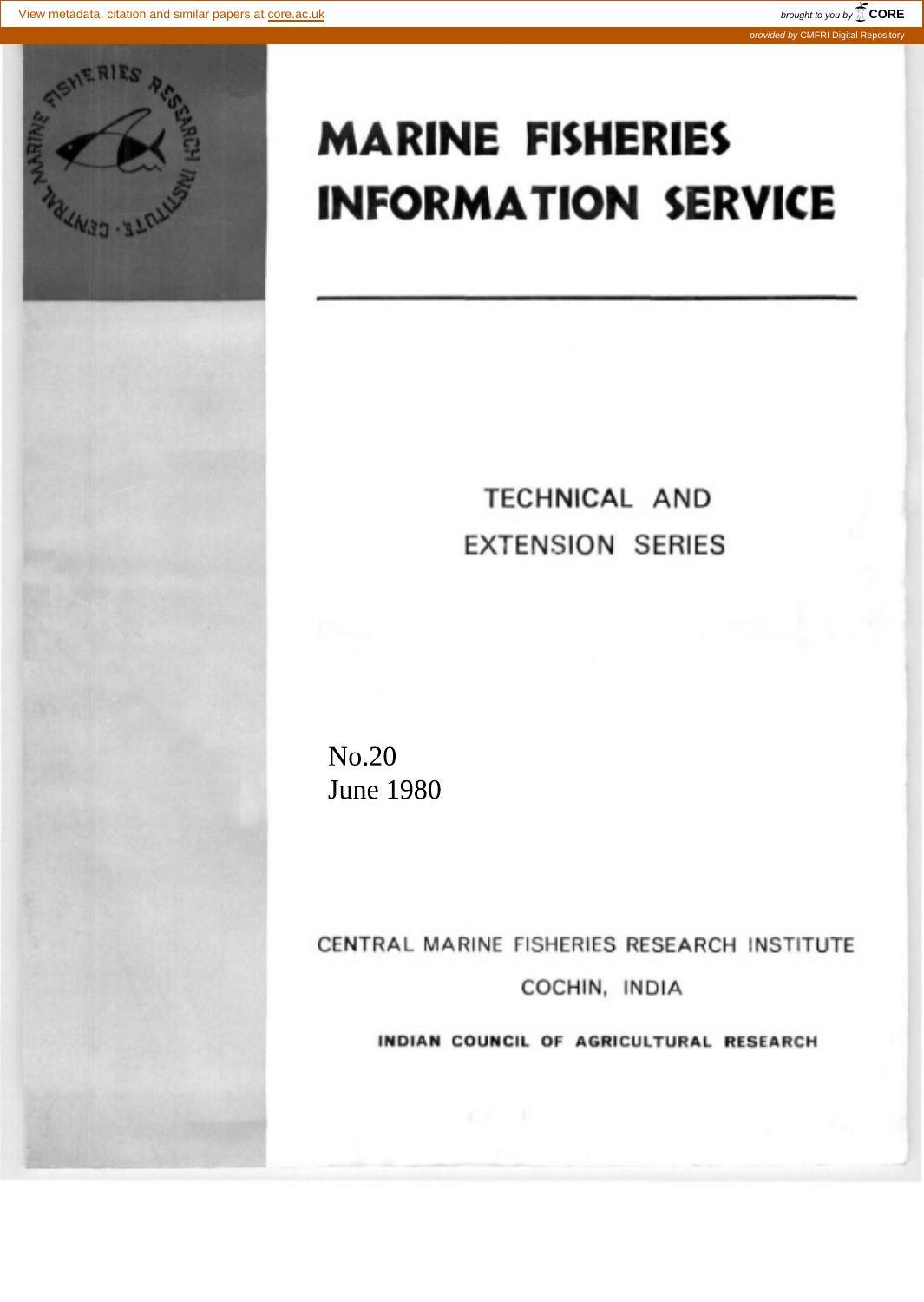## **PENAEID PRAWN SEED RESOURCE IN THE ESTUARIES AND BACKWATERS OF KARNATAKA AND KERALA\***

One of the essential requirements for cultivating prawns is the procurement of seed of selected species for stocking in the grow-out ponds. This requirement could be met by two means; one way is to collect the seed from the wild and the other is to produce the seed in the hatcheries. With the increasing importance of prawn culture and demand for the seed of high-priced prawns, hatcheries for producing the seed of important species of prawns have been established at the Prawn Culture Laboratory of the Central Marine Fisheries Research Institute at Narakkal and by the Government of Kerala at Azhikode, near Cochin. While these hatcheries are producing certain quantities of seed, the quantum now produced is not at all adequate to meet the enormous quantities required (Rao, P. V. "Seed requirements for intensive culture of penaeid prawns in coastal waters, particularly in Kerala." Symposium on *Shrimp Farming* Bombay, 16-18 August, 1978). It is, therefore, imperative that for some time to come, the farmers will have to depend on the seed available in the wild. This necessitates a full understanding of the availability of seed in the nature, their distribution pattern, seasonal abundance, fluctuations and behavioural pattern. In recent years, several studies and surveys have been conducted to gather information on these aspects. The most important among the ongoing projects are the "Fish and shell-fish seed resources survey" carried out by the *CMFRI* and the "All India Co-ordinated Research Project on Brackishwater Fish Farming" at the Central Inland Fisheries Research Institute.

This communication briefly presents the results of investigations on penaeid prawn fry resource in the estuaries and backwaters of Kamataka and Kerala. The study formed a part of the Project on "Brackish water shrimp Farming" operated by the Marine Products Export Development Authority, Cochin, and it was implemented by the Central Marine Fisheries Research Institute.

The area of investigation covered all the important estuaries and backwaters from Karwar (Kamataka State) to Quilon (Kerala). The estuaries of the rivers such as Kali, Gangavali, Aghanashini, Sharavathi, Venkatapur, Gangolli, Kalyanpur, Krodasharma, Sambhavi, Nandhini and Netravathi in Kamataka, and the estuaries at Chandragiri, Neeleshwar, Mattul, Mahe, Kottakkal, Korapuzha, Beypore, Purapuzha, Ponnani, Puthuponnani, Chetwai, Azhikode, Manjanakad, Puthuvypeen, Ramanthuruth, Kumbalangi,

Prepared by P. Vedavyasa Rao, Senior Scientist, CMFRI. Source: Project report on Assessment of fry resource of cultivable penaeid prawns at selected centres in Kerala and Karnataka, January 1979 - May 1980.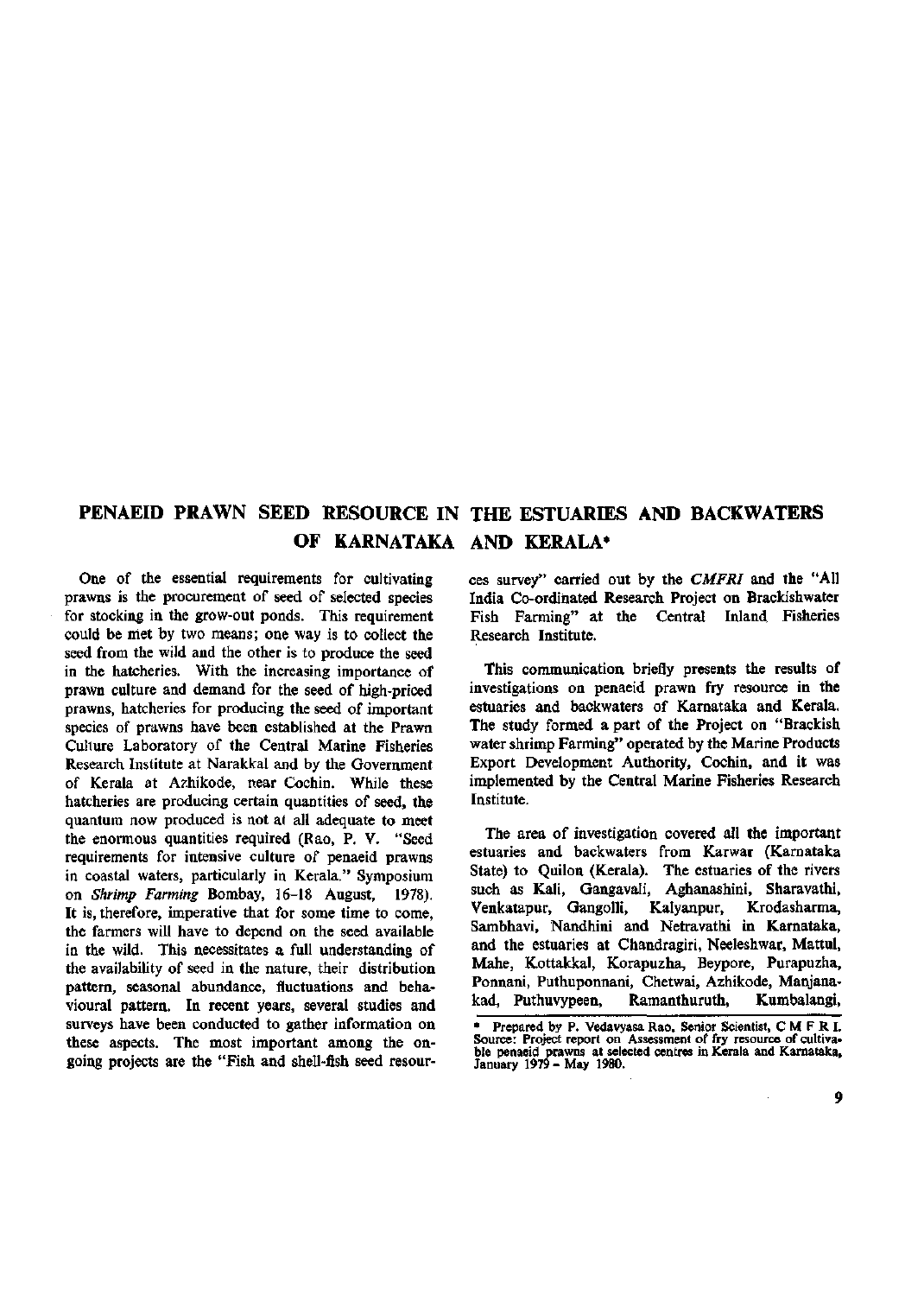

Fig. 1. Areawise and specieswise relative abundance of prawn seed during March 1979 to February 1980 at different survey cen-<br>- tres in Karnataka 1. Kanasgiri, 2. Keni, 3. Manjuguni, 4. Sanikatta, 5. Aghanashini, 6. Horaba kod, 8. Venkatapur, 9. Anaguli, 10. Coondapur (Kodi), 11. Kalyanpur, 12. Malpe, 13. Mulki, 14. Pavanji, kod, 8. Venk<br>15. Netravati.

Pemmbalam.Panavalli, Kayamkulam and Dalavapuram in Kerala were surveyed regularly from March, 1979 to February, 1980. And the data on environmental parameters relating to water temperature, salinity, dissolved oxygen, physical parameters such as topography, nature of ground, depth, vegetation, tide, lunar phase and pollution source, and on seed resource within 2-metre depth from the shore were collected. Composition, distribution pattern and seasonal variation of the seed resource were studied on the basis of samples obtained in the standard velon screen drag net and from the specially designed seed sampler. The salient findings emerged from the investigation are given below.

The seed resource in the estuaries of the project area was constituted by *Penaeus indicus* (fry of Naran Chemmeen), *P. monodon* (fry of Kara Chemmeen), *P. semisulcatus, P. merguiensis, Metapenaeus dobsoni*  (Thelly), *M. monoceros* (fry of Choodan chemmeen) and *M. affinis* (fry of Kazhanthan chemmeen). But it was constituted mainly by *P. indicus, P. monodon, M. dobsoni* and *M. monoceros.* Of these, *P. indicus*  and *M. dobsoni* were found to form the major portion of the seed resource. The areawise and specieswise relative abundance of prawn seeds obtained at different centres in Karnataka and Kerala during the period of survey are shown in figures 1 and 2 respectively.

In the estuaries of Karnataka, *P. indicus* dominated the catch in the Gangavali, Aghanashini, Venkatapur (Uttara Kannada District),Gangolli, Kalyanpur, Mulki and Netravathi (Dakshina Kannada District) estuaries. In the other estuarine areas of the State, the smaller species, *M. dobsoni,* predominated during 1979-80.

In Kerala, *P. indicus* was found to contribute appreciably in most of the estuaries while *M. dobsoni* was abundant at Kasargod, Madakara (Mattul), Ponnani, Puthuponnani, Chetwai, Azhikode, Ramanthuruthu, Manjanakad, Panavalli and Kumbalangi during the period of study.

Studies on seasonal abundance of constituent species of the seed resource showed that *P. indicus* were encountered in large numbers during March-May in the estuaries of Karnataka and northern Kerala; during April-June and September in those of Central and Southern Kerala. In the backwaters between Cochin and Quilon, *P. indicus* seed continued to occur in good quantities beyond September up to about December. *M. dobsoni* occurred throughout the year in all the